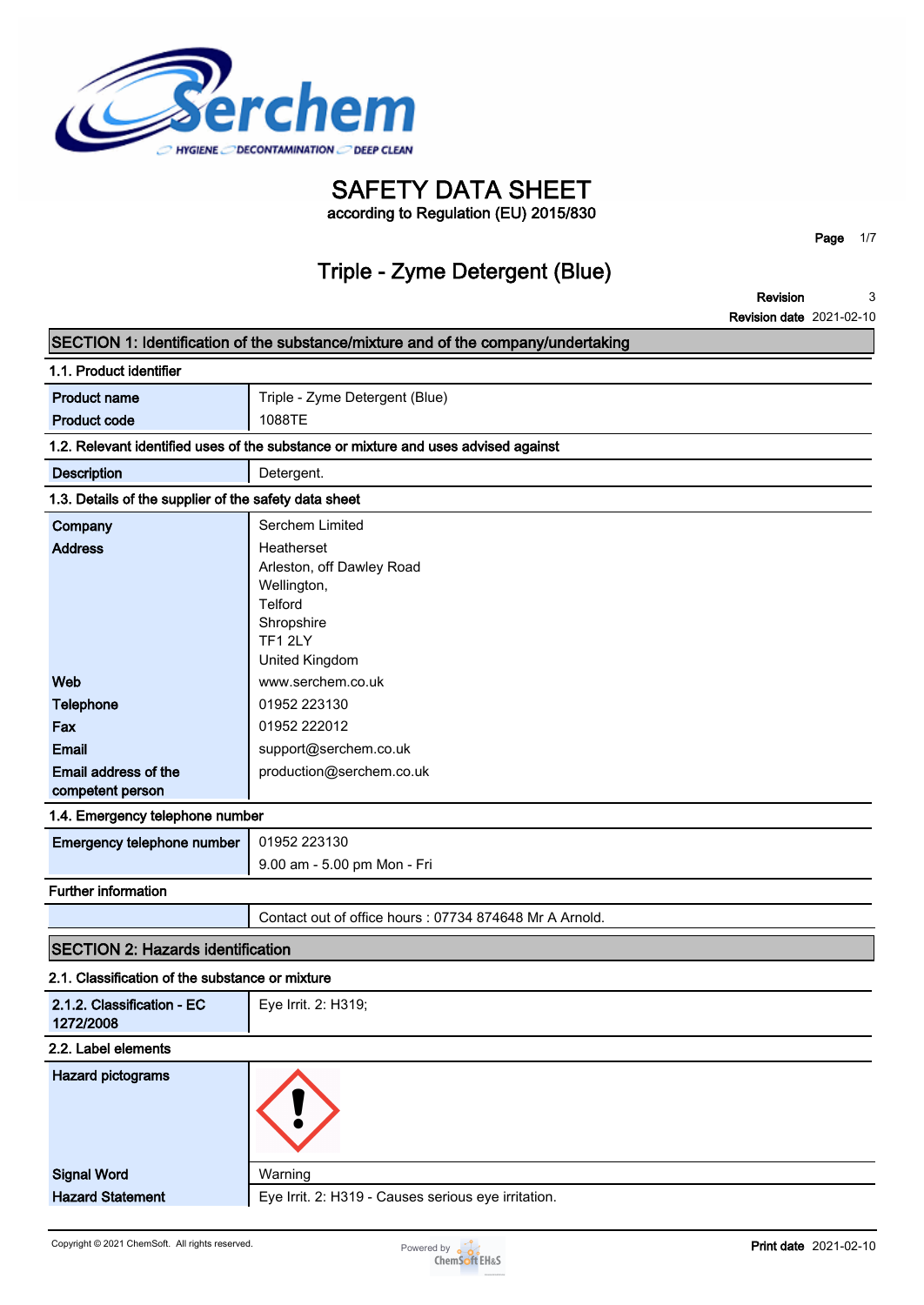**Revision Revision date 2021-02-10 3**

| 2.2. Label elements                           |                                                                                                                                                                                                                               |
|-----------------------------------------------|-------------------------------------------------------------------------------------------------------------------------------------------------------------------------------------------------------------------------------|
| <b>Precautionary Statement:</b><br>Prevention | P264 - Wash thoroughly after handling.<br>P280 - Wear protective gloves/protective clothing/eye protection/face protection.                                                                                                   |
| <b>Precautionary Statement:</b><br>Response   | P305+P351+P338 - IF IN EYES: Rinse cautiously with water for several minutes. Remove contact<br>lenses, if present and easy to do. Continue rinsing.<br>P337+P313 - If eye irritation persists: Get medical advice/attention. |
| 2.3. Other hazards                            |                                                                                                                                                                                                                               |
| <b>Other hazards</b>                          | This substance is not identified as a PBT substance.                                                                                                                                                                          |

### **SECTION 3: Composition/information on ingredients**

#### **3.2. Mixtures**

#### **EC 1272/2008**

| <b>Chemical Name</b>               | Index No.    | CAS No.       | EC No.    | <b>REACH Registration</b><br><b>Number</b> | Conc.<br>$(\%w/w)$ | Classification               |
|------------------------------------|--------------|---------------|-----------|--------------------------------------------|--------------------|------------------------------|
| 1, 2 Dihydroxypropane              |              | $57 - 55 - 6$ | 200-338-0 |                                            |                    |                              |
| (Propane-1,2-diol total vapour and |              |               |           |                                            |                    |                              |
| particulates)                      |              |               |           |                                            |                    |                              |
| Potassium polyphosphate aqueous    |              |               |           |                                            |                    | Eye Irrit. 2: H319;          |
| solution                           |              |               |           |                                            |                    |                              |
| Cellulase                          | 647-002-00-3 | 9012-54-8     | 232-734-4 |                                            |                    | Resp. Sens. 1: H334;         |
| Amylase, a-                        | 647-015-00-4 | 9000-90-2     | 232-565-6 |                                            |                    | Resp. Sens. 1: H334;         |
|                                    |              |               |           |                                            |                    |                              |
| Lipase                             |              | 9001-62-1     | 232-619-9 |                                            |                    | Resp. Sens. 1: H334;         |
| Acrylic acid                       | 607-061-00-8 | 79-10-7       | 201-177-9 |                                            |                    | Flam. Lig. 3: H226; Acute    |
|                                    |              |               |           |                                            |                    | Tox. 4: H332; Acute Tox. 4:  |
|                                    |              |               |           |                                            |                    | H312; Acute Tox. 4: H302;    |
|                                    |              |               |           |                                            |                    | Skin Corr. 1A: H314; Aquatic |
|                                    |              |               |           |                                            |                    | Acute 1: H400;               |
| Subtilisin (Subtilisins (Bacillus  | 647-012-00-8 | 9014-01-1     | 232-752-2 |                                            |                    | STOT SE 3: H335; Skin Irrit. |
| subtilis Carlsberg))               |              |               |           |                                            |                    | 2: H315; Eye Dam. 1: H318;   |
|                                    |              |               |           |                                            |                    | Resp. Sens. 1: H334;         |

### **Further information**

**An Aqueous blend of polyphosphates, soil suspending agents.**

### **SECTION 4: First aid measures**

#### **4.1. Description of first aid measures**

| Inhalation          | Remove casualty from exposure ensuring one's own safety whilst doing so. Seek medical attention<br>if irritation or symptoms persist.                                                                                                                                                                                                |
|---------------------|--------------------------------------------------------------------------------------------------------------------------------------------------------------------------------------------------------------------------------------------------------------------------------------------------------------------------------------|
| Eye contact         | Avoid contact with eyes. In case of contact with eyes, rinse immediately with plenty of water and<br>seek medical advice. Rinse immediately with plenty of water for 15 minutes holding the eyelids<br>open. Seek medical attention if irritation or symptoms persist.                                                               |
| <b>Skin contact</b> | After contact with skin, take off immediately all contaminated clothing, and wash immediately with<br>plenty of water. Avoid contact with skin. Wash with water. Drench the affected skin with running<br>water for 10 minutes or longer if substance is still on skin. Seek medical attention if irritation or<br>symptoms persist. |
| Ingestion           | Remove casualty from exposure ensuring one's own safety whilst doing so. Rinse mouth<br>thoroughly. Seek medical attention if irritation or symptoms persist.                                                                                                                                                                        |
|                     | 4.2. Most important symptoms and effects, both acute and delayed                                                                                                                                                                                                                                                                     |
| Inhalation          | Remove the affected person from the source of contamination immediately. Seek medical attention<br>if irritation or symptoms persist.                                                                                                                                                                                                |
| Eye contact         | In case of contact with eyes, rinse immediately with plenty of water and seek medical advice. Avoid<br>contact with eyes. Rinse immediately with plenty of water for 15 minutes holding the eyelids open.<br>Seek medical attention if irritation or symptoms persist.                                                               |
| <b>Skin contact</b> | After contact with skin, wash immediately with plenty of water. Drench the affected skin with                                                                                                                                                                                                                                        |

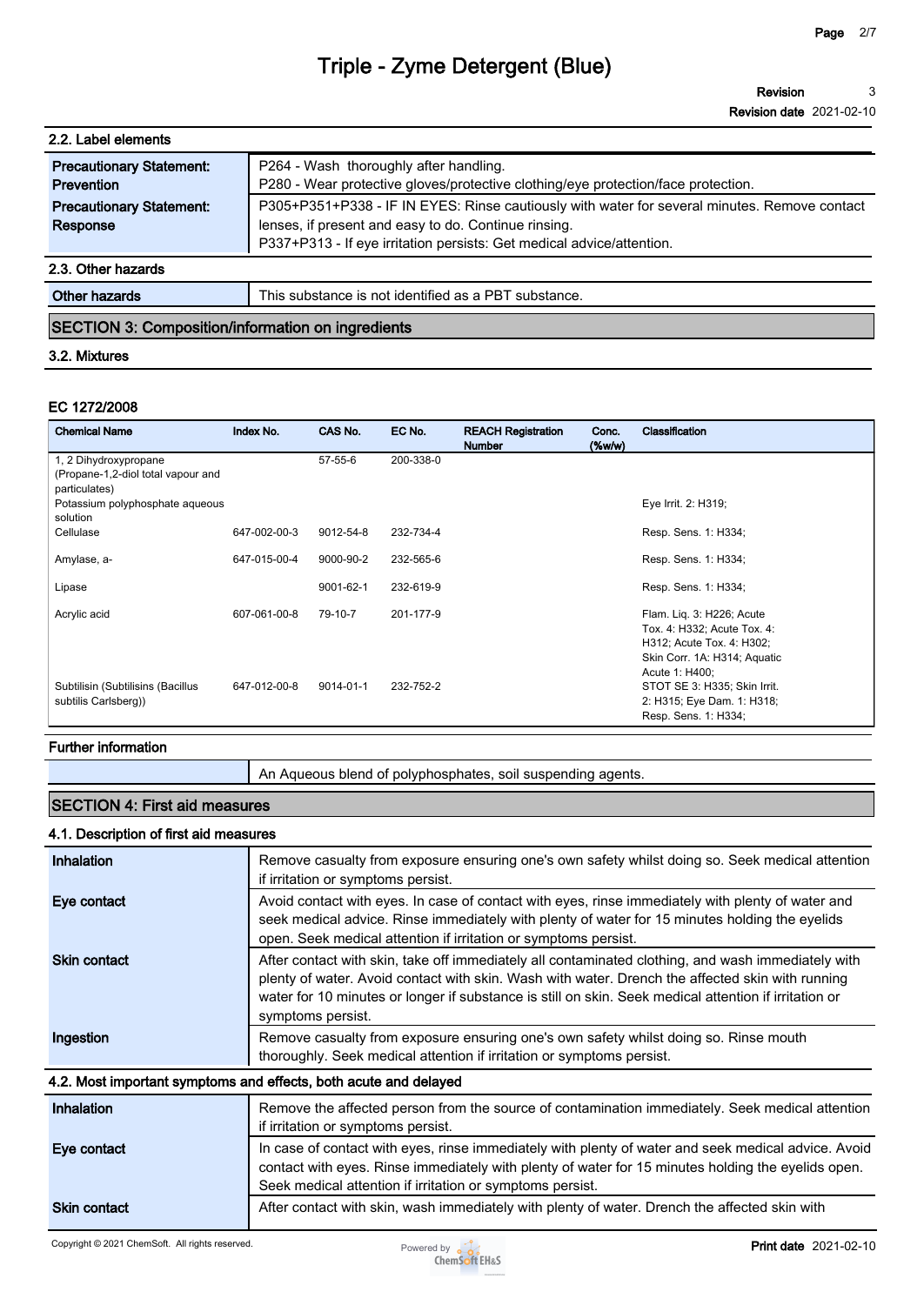**Revision date 2021-02-10**

|                                                                   | 4.2. Most important symptoms and effects, both acute and delayed                                                                                                                                                                                                                                                 |
|-------------------------------------------------------------------|------------------------------------------------------------------------------------------------------------------------------------------------------------------------------------------------------------------------------------------------------------------------------------------------------------------|
| Ingestion                                                         | running water for 10 minutes or longer if substance is still on skin. Seek medical attention if<br>irritation or symptoms persist.<br>Remove the affected person from the source of contamination immediately. Rinse mouth<br>thoroughly. Seek medical attention if irritation or symptoms persist.              |
|                                                                   | 4.3. Indication of any immediate medical attention and special treatment needed                                                                                                                                                                                                                                  |
| Inhalation                                                        | Remove the affected person from the source of contamination immediately. Seek medical attention                                                                                                                                                                                                                  |
|                                                                   | if irritation or symptoms persist.                                                                                                                                                                                                                                                                               |
| Eye contact                                                       | Avoid contact with eyes. Rinse immediately with plenty of water for 15 minutes holding the eyelids<br>open. Seek medical attention if irritation or symptoms persist.                                                                                                                                            |
| <b>Skin contact</b>                                               | After contact with skin, take off immediately all contaminated clothing, and wash immediately with<br>plenty of water. Avoid contact with skin. Drench the affected skin with running water for 10 minutes<br>or longer if substance is still on skin. Seek medical attention if irritation or symptoms persist. |
| Ingestion                                                         | Remove the affected person from the source of contamination immediately. Rinse mouth<br>thoroughly. Seek medical attention if irritation or symptoms persist.                                                                                                                                                    |
| <b>SECTION 5: Firefighting measures</b>                           |                                                                                                                                                                                                                                                                                                                  |
| 5.1. Extinguishing media                                          |                                                                                                                                                                                                                                                                                                                  |
|                                                                   | Use extinguishing media appropriate to the surrounding fire conditions.                                                                                                                                                                                                                                          |
| 5.2. Special hazards arising from the substance or mixture        |                                                                                                                                                                                                                                                                                                                  |
|                                                                   | Material is not flammable and not considered a fire hazard.                                                                                                                                                                                                                                                      |
| 5.3. Advice for firefighters                                      |                                                                                                                                                                                                                                                                                                                  |
|                                                                   | Protective equipment. Self-contained breathing apparatus. Wear suitable respiratory equipment<br>when necessary.                                                                                                                                                                                                 |
| <b>SECTION 6: Accidental release measures</b>                     |                                                                                                                                                                                                                                                                                                                  |
|                                                                   | 6.1. Personal precautions, protective equipment and emergency procedures                                                                                                                                                                                                                                         |
|                                                                   | Adopt best Manual Handling considerations when handling, carrying and dispensing. Avoid contact<br>with eyes and skin. Wear suitable protective clothing, gloves and eye/face protection.                                                                                                                        |
| 6.2. Environmental precautions                                    |                                                                                                                                                                                                                                                                                                                  |
|                                                                   | Accidental release measures. Do not allow product to enter drains. Do not allow runoff water to<br>enter sewers or drains. local and national regulations.                                                                                                                                                       |
| 6.3. Methods and material for containment and cleaning up         |                                                                                                                                                                                                                                                                                                                  |
|                                                                   | Absorb with inert, absorbent material. Sand. Solid. Do not allow product to enter drains. Do not<br>allow runoff water to enter sewers or drains. Do not empty into drains; dispose of this material and<br>its container in a safe way.                                                                         |
| 6.4. Reference to other sections                                  |                                                                                                                                                                                                                                                                                                                  |
|                                                                   | See section 2,3,8,13 for further information.                                                                                                                                                                                                                                                                    |
| <b>SECTION 7: Handling and storage</b>                            |                                                                                                                                                                                                                                                                                                                  |
| 7.1. Precautions for safe handling                                |                                                                                                                                                                                                                                                                                                                  |
|                                                                   | Adopt best Manual Handling considerations when handling, carrying and dispensing. Avoid contact<br>with eyes and skin. Do not empty into drains. Do not empty into drains; dispose of this material and<br>its container in a safe way. Wear suitable protective clothing, gloves and eye/face protection.       |
| 7.2. Conditions for safe storage, including any incompatibilities |                                                                                                                                                                                                                                                                                                                  |
|                                                                   | Keep in a cool, dry, well ventilated area. Keep only in the original container. Store at temperatures<br>between 5 °C and 25 °C. Store in original container.                                                                                                                                                    |
| Suitable packaging                                                | Keep container tightly closed and dry. Keep only in the original container in a cool, well-ventilated<br>place. Store in original container.                                                                                                                                                                     |

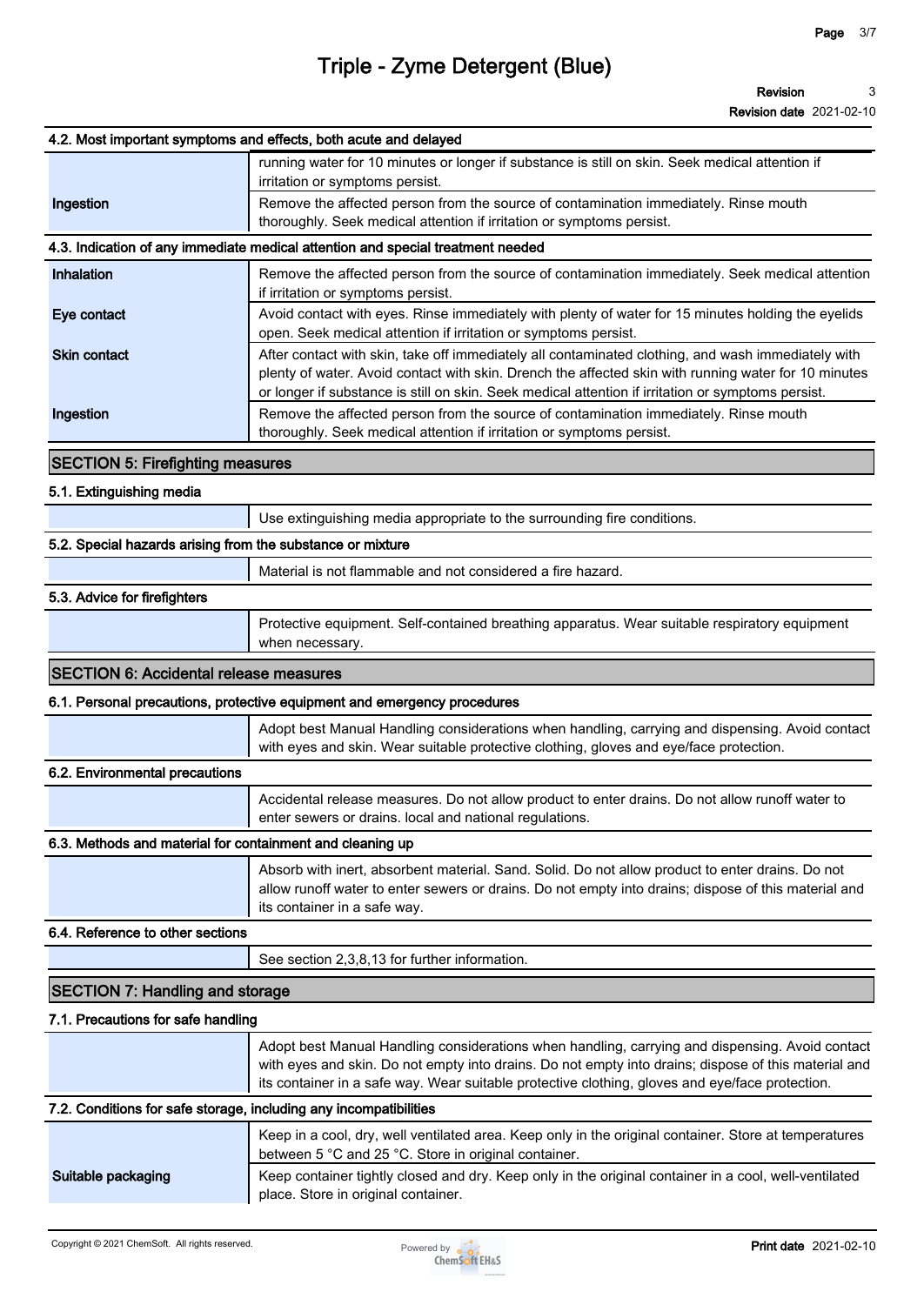**7.3. Specific end use(s)**

**Detergent.**

### **SECTION 8: Exposure controls/personal protection**

#### **8.1. Control parameters**

**See section 8.2 for further information.**

| 8.1.1. Exposure Limit Values |  |
|------------------------------|--|
|                              |  |

| 1, 2 Dihydroxypropane<br>(Propane-1,2-diol particulates)                     | WEL 8-hr limit ppm: -        | WEL 8-hr limit mg/m3: 10       |  |
|------------------------------------------------------------------------------|------------------------------|--------------------------------|--|
|                                                                              | WEL 15 min limit ppm: -      | WEL 15 min limit mg/m3: -      |  |
|                                                                              | WEL 8-hr limit mg/m3 total - | WEL 15 min limit mg/m3 total - |  |
|                                                                              | inhalable dust:              | inhalable dust:                |  |
|                                                                              | WEL 8-hr limit mg/m3 total - | WEL 15 min limit mg/m3 total - |  |
|                                                                              | respirable dust:             | respirable dust:               |  |
| 1, 2 Dihydroxypropane<br>(Propane-1,2-diol total vapour<br>and particulates) | WEL 8-hr limit ppm: 150      | WEL 8-hr limit mg/m3: 474      |  |
|                                                                              | WEL 15 min limit ppm: -      | WEL 15 min limit mg/m3: -      |  |
|                                                                              | WEL 8-hr limit mg/m3 total - | WEL 15 min limit mg/m3 total - |  |
|                                                                              | inhalable dust:              | inhalable dust:                |  |
|                                                                              | WEL 8-hr limit mg/m3 total - | WEL 15 min limit mg/m3 total - |  |
|                                                                              | respirable dust:             | respirable dust:               |  |
| <b>Subtilisin (Subtilisins (Bacillus</b><br>subtilis Carlsberg))             | WEL 8-hr limit ppm: -        | WEL 8-hr limit mg/m3: 0.00004  |  |
|                                                                              | WEL 15 min limit ppm: -      | WEL 15 min limit mg/m3: -      |  |
|                                                                              | WEL 8-hr limit mg/m3 total - | WEL 15 min limit mg/m3 total - |  |
|                                                                              | inhalable dust:              | inhalable dust:                |  |
|                                                                              | WEL 8-hr limit mg/m3 total - | WEL 15 min limit mg/m3 total - |  |
|                                                                              | respirable dust:             | respirable dust:               |  |

#### **8.2. Exposure controls**

| 8.2.1. Appropriate engineering<br>controls | Control parameters. Engineering measures. Ensure adequate ventilation of the working area. Store<br>at temperatures above 5 °C. Store at temperatures below 25 °C.                                                                                                           |
|--------------------------------------------|------------------------------------------------------------------------------------------------------------------------------------------------------------------------------------------------------------------------------------------------------------------------------|
| 8.2.2. Individual protection<br>measures   | Adopt best Manual Handling considerations when handling, carrying and dispensing. Avoid contact<br>with eyes and skin. Remove contaminated clothing. Wash all contaminated clothing before reuse.<br>Wear protective clothing. Wear suitable gloves and eye/face protection. |
| Eye / face protection                      | Avoid contact with eyes. Eye wash bottle with water. Provide eye wash station. Wear eye/face<br>protection.                                                                                                                                                                  |
| Skin protection -<br>Handprotection        | Wear suitable gloves.                                                                                                                                                                                                                                                        |
| Skin protection - Other                    | After contact with skin, wash immediately with plenty of water. Wear suitable gloves.                                                                                                                                                                                        |
|                                            |                                                                                                                                                                                                                                                                              |

#### **SECTION 9: Physical and chemical properties**

#### **9.1. Information on basic physical and chemical properties**

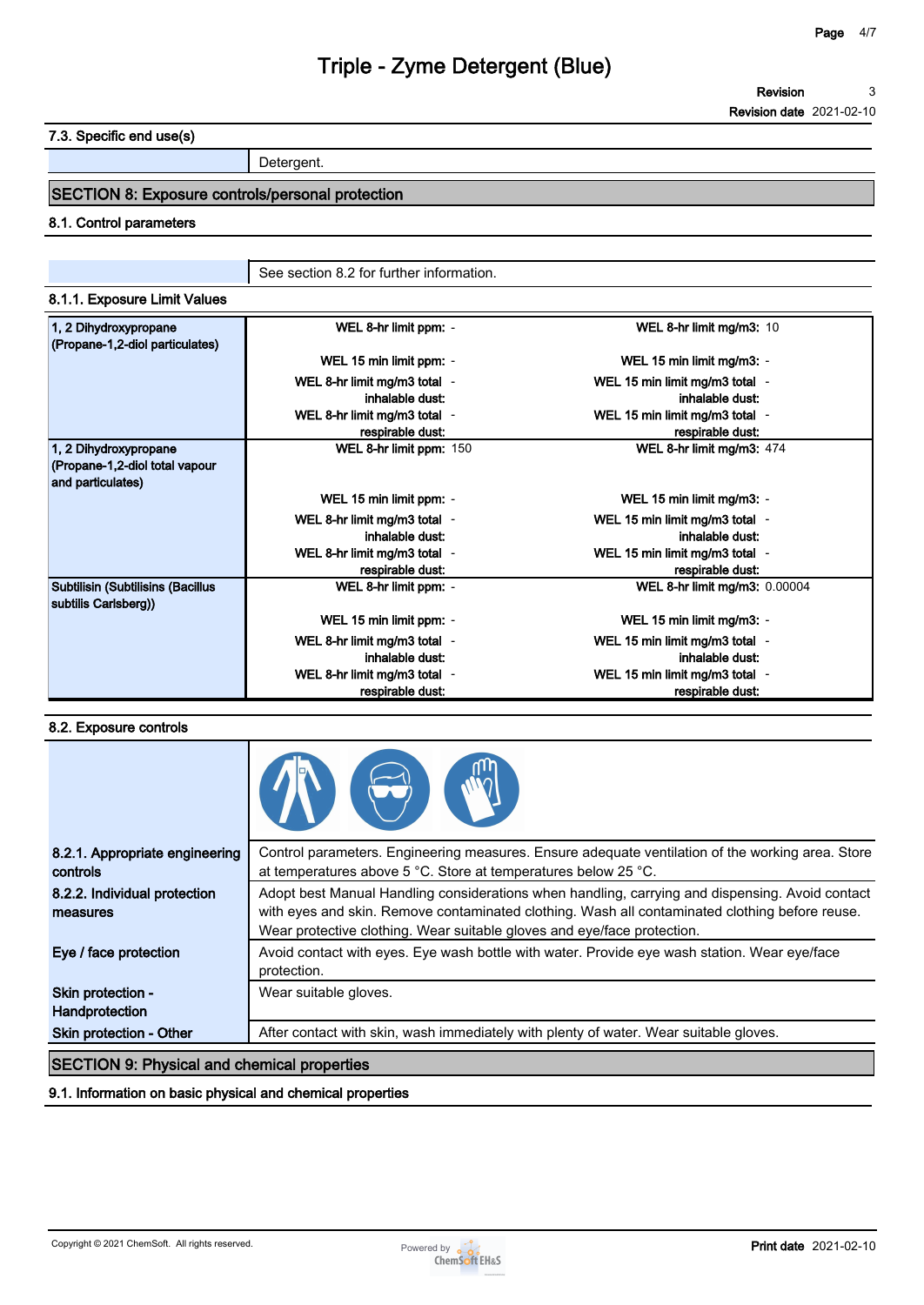#### **9.1. Information on basic physical and chemical properties**

| Appearance   Liquid                          |                  |
|----------------------------------------------|------------------|
| <b>Colour</b> Blue                           |                  |
| Odour Slight                                 |                  |
| Odour threshold   Not required               |                  |
| $pH$ 7 - 9                                   |                  |
| Initial boiling point   100                  |                  |
| Flash point   150                            |                  |
| <b>Evaporation rate</b> No data available    |                  |
| Flammability (solid, gas) Not applicable.    |                  |
| Vapour pressure   Not required               |                  |
| Vapour density   Not required                |                  |
| <b>Partition coefficient</b> Not applicable. |                  |
| Autoignition temperature Not applicable.     |                  |
| Viscosity   Not determined                   |                  |
| <b>Explosive properties</b> Not applicable.  |                  |
| <b>Oxidising properties</b> Not applicable.  |                  |
| <b>Solubility</b>                            | Soluble in water |

**9.2. Other information**

|                                | <b>Conductivity</b> Not determined |
|--------------------------------|------------------------------------|
|                                | Surface tension   Not determined   |
| Specific gravity $1.15 - 1.25$ |                                    |
|                                | Gas group Not required             |

#### **SECTION 10: Stability and reactivity**

**10.1. Reactivity**

|                                              | Stable under recommended transport or storage conditions.                                                 |
|----------------------------------------------|-----------------------------------------------------------------------------------------------------------|
| 10.2. Chemical stability                     |                                                                                                           |
|                                              | Stable under normal conditions.                                                                           |
| 10.3. Possibility of hazardous reactions     |                                                                                                           |
|                                              | Do not mix with other detergents materials. Do not mix with bleach, acids, or strong oxidising<br>agents. |
| 10.4. Conditions to avoid                    |                                                                                                           |
|                                              | Keep away from heat. Keep only in the original container at a temperature not exceeding 25 °C.            |
| 10.5. Incompatible materials                 |                                                                                                           |
|                                              | Acids. Bases. Oxidising agents. Strong acids. Keep away from bleach, or other detergents<br>materials.    |
| <b>SECTION 11: Toxicological information</b> |                                                                                                           |
| 11.1.4. Toxicological Information            |                                                                                                           |
|                                              | No data available                                                                                         |
| <b>SECTION 12: Ecological information</b>    |                                                                                                           |

#### **12.1. Toxicity**

**No data available**

**12.3. Bioaccumulative potential**

**Partition coefficient**

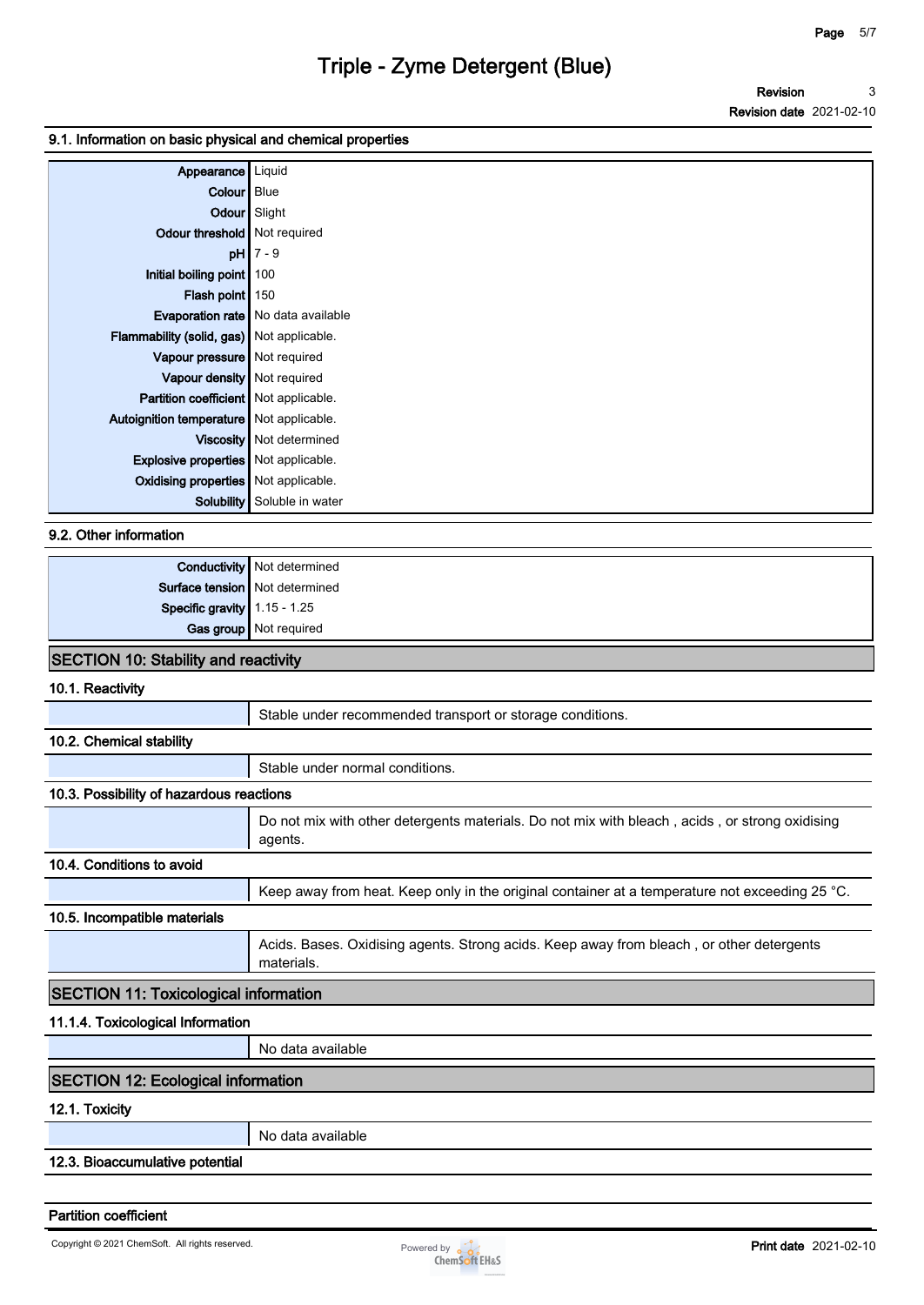| <b>Partition coefficient</b>               |                                                                                                                                                                                                                                                                                                                                                                                                                                                                                                                                                                                                                                                                                                                                                                                                                                                                                                                                                                                                                                         |
|--------------------------------------------|-----------------------------------------------------------------------------------------------------------------------------------------------------------------------------------------------------------------------------------------------------------------------------------------------------------------------------------------------------------------------------------------------------------------------------------------------------------------------------------------------------------------------------------------------------------------------------------------------------------------------------------------------------------------------------------------------------------------------------------------------------------------------------------------------------------------------------------------------------------------------------------------------------------------------------------------------------------------------------------------------------------------------------------------|
|                                            | Triple - Zyme Detergent (Blue) Not applicable.                                                                                                                                                                                                                                                                                                                                                                                                                                                                                                                                                                                                                                                                                                                                                                                                                                                                                                                                                                                          |
| <b>SECTION 13: Disposal considerations</b> |                                                                                                                                                                                                                                                                                                                                                                                                                                                                                                                                                                                                                                                                                                                                                                                                                                                                                                                                                                                                                                         |
| <b>Disposal methods</b>                    |                                                                                                                                                                                                                                                                                                                                                                                                                                                                                                                                                                                                                                                                                                                                                                                                                                                                                                                                                                                                                                         |
|                                            | Do not empty into drains; dispose of this material and its container in a safe way. Local and<br>national regulations. This material and its container must be disposed of in a safe way.                                                                                                                                                                                                                                                                                                                                                                                                                                                                                                                                                                                                                                                                                                                                                                                                                                               |
| <b>Disposal of packaging</b>               |                                                                                                                                                                                                                                                                                                                                                                                                                                                                                                                                                                                                                                                                                                                                                                                                                                                                                                                                                                                                                                         |
|                                            | Local and national regulations. Clean the empty containers first with plenty of water. Containers<br>can be recycled if in compliance with local and national regulations.                                                                                                                                                                                                                                                                                                                                                                                                                                                                                                                                                                                                                                                                                                                                                                                                                                                              |
| <b>SECTION 14: Transport information</b>   |                                                                                                                                                                                                                                                                                                                                                                                                                                                                                                                                                                                                                                                                                                                                                                                                                                                                                                                                                                                                                                         |
| 14.1. UN number                            |                                                                                                                                                                                                                                                                                                                                                                                                                                                                                                                                                                                                                                                                                                                                                                                                                                                                                                                                                                                                                                         |
|                                            | The product is not classified as dangerous for carriage.                                                                                                                                                                                                                                                                                                                                                                                                                                                                                                                                                                                                                                                                                                                                                                                                                                                                                                                                                                                |
| 14.2. UN proper shipping name              |                                                                                                                                                                                                                                                                                                                                                                                                                                                                                                                                                                                                                                                                                                                                                                                                                                                                                                                                                                                                                                         |
|                                            | The product is not classified as dangerous for carriage.                                                                                                                                                                                                                                                                                                                                                                                                                                                                                                                                                                                                                                                                                                                                                                                                                                                                                                                                                                                |
| 14.3. Transport hazard class(es)           |                                                                                                                                                                                                                                                                                                                                                                                                                                                                                                                                                                                                                                                                                                                                                                                                                                                                                                                                                                                                                                         |
|                                            | The product is not classified as dangerous for carriage.                                                                                                                                                                                                                                                                                                                                                                                                                                                                                                                                                                                                                                                                                                                                                                                                                                                                                                                                                                                |
| 14.4. Packing group                        |                                                                                                                                                                                                                                                                                                                                                                                                                                                                                                                                                                                                                                                                                                                                                                                                                                                                                                                                                                                                                                         |
|                                            | The product is not classified as dangerous for carriage.                                                                                                                                                                                                                                                                                                                                                                                                                                                                                                                                                                                                                                                                                                                                                                                                                                                                                                                                                                                |
| 14.5. Environmental hazards                |                                                                                                                                                                                                                                                                                                                                                                                                                                                                                                                                                                                                                                                                                                                                                                                                                                                                                                                                                                                                                                         |
|                                            | The product is not classified as dangerous for carriage.                                                                                                                                                                                                                                                                                                                                                                                                                                                                                                                                                                                                                                                                                                                                                                                                                                                                                                                                                                                |
| 14.6. Special precautions for user         |                                                                                                                                                                                                                                                                                                                                                                                                                                                                                                                                                                                                                                                                                                                                                                                                                                                                                                                                                                                                                                         |
|                                            | The product is not classified as dangerous for carriage.                                                                                                                                                                                                                                                                                                                                                                                                                                                                                                                                                                                                                                                                                                                                                                                                                                                                                                                                                                                |
|                                            | 14.7. Transport in bulk according to Annex II of MARPOL 73/78 and the IBC Code                                                                                                                                                                                                                                                                                                                                                                                                                                                                                                                                                                                                                                                                                                                                                                                                                                                                                                                                                          |
|                                            | The product is not classified as dangerous for carriage.                                                                                                                                                                                                                                                                                                                                                                                                                                                                                                                                                                                                                                                                                                                                                                                                                                                                                                                                                                                |
| <b>SECTION 15: Regulatory information</b>  |                                                                                                                                                                                                                                                                                                                                                                                                                                                                                                                                                                                                                                                                                                                                                                                                                                                                                                                                                                                                                                         |
|                                            | 15.1. Safety, health and environmental regulations/legislation specific for the substance or mixture                                                                                                                                                                                                                                                                                                                                                                                                                                                                                                                                                                                                                                                                                                                                                                                                                                                                                                                                    |
| <b>Regulations</b>                         | COMMISSION REGULATION (EU) No 453/2010 of 20 May 2010 amending Regulation (EC) No<br>1907/2006 of the European Parliament and of the Council on the Registration, Evaluation,<br>Authorisation and Restriction of Chemicals (REACH), establishing a European Chemicals Agency,<br>amending Directive 1999/45/EC and repealing Council Regulation (EEC) No 793/93 and<br>Commission Regulation (EC) No 1488/94 as well as Council Directive 76/769/EEC and<br>Commission Directives 91/155/EEC, 93/67/EEC, 93/105/EC and 2000/21/EC. REGULATION (EC)<br>No 1907/2006 OF THE EUROPEAN PARLIAMENT AND OF THE COUNCIL of 18 December 2006<br>concerning the Registration, Evaluation, Authorisation and Restriction of Chemicals (REACH),<br>establishing a European Chemicals Agency, amending Directive 1999/45/EC and repealing<br>Council Regulation (EEC) No 793/93 and Commission Regulation (EC) No 1488/94 as well as<br>Council Directive 76/769/EEC and Commission Directives 91/155/EEC, 93/67/EEC, 93/105/EC and<br>2000/21/EC. |
| 15.2. Chemical safety assessment           |                                                                                                                                                                                                                                                                                                                                                                                                                                                                                                                                                                                                                                                                                                                                                                                                                                                                                                                                                                                                                                         |
|                                            | A chemical safety assessment has not been carried out on the mixture.                                                                                                                                                                                                                                                                                                                                                                                                                                                                                                                                                                                                                                                                                                                                                                                                                                                                                                                                                                   |

#### **SECTION 16: Other information**

#### **Other information**

**Revision This document differs from the previous version in the following areas:. 12 - 12.1. Toxicity.**